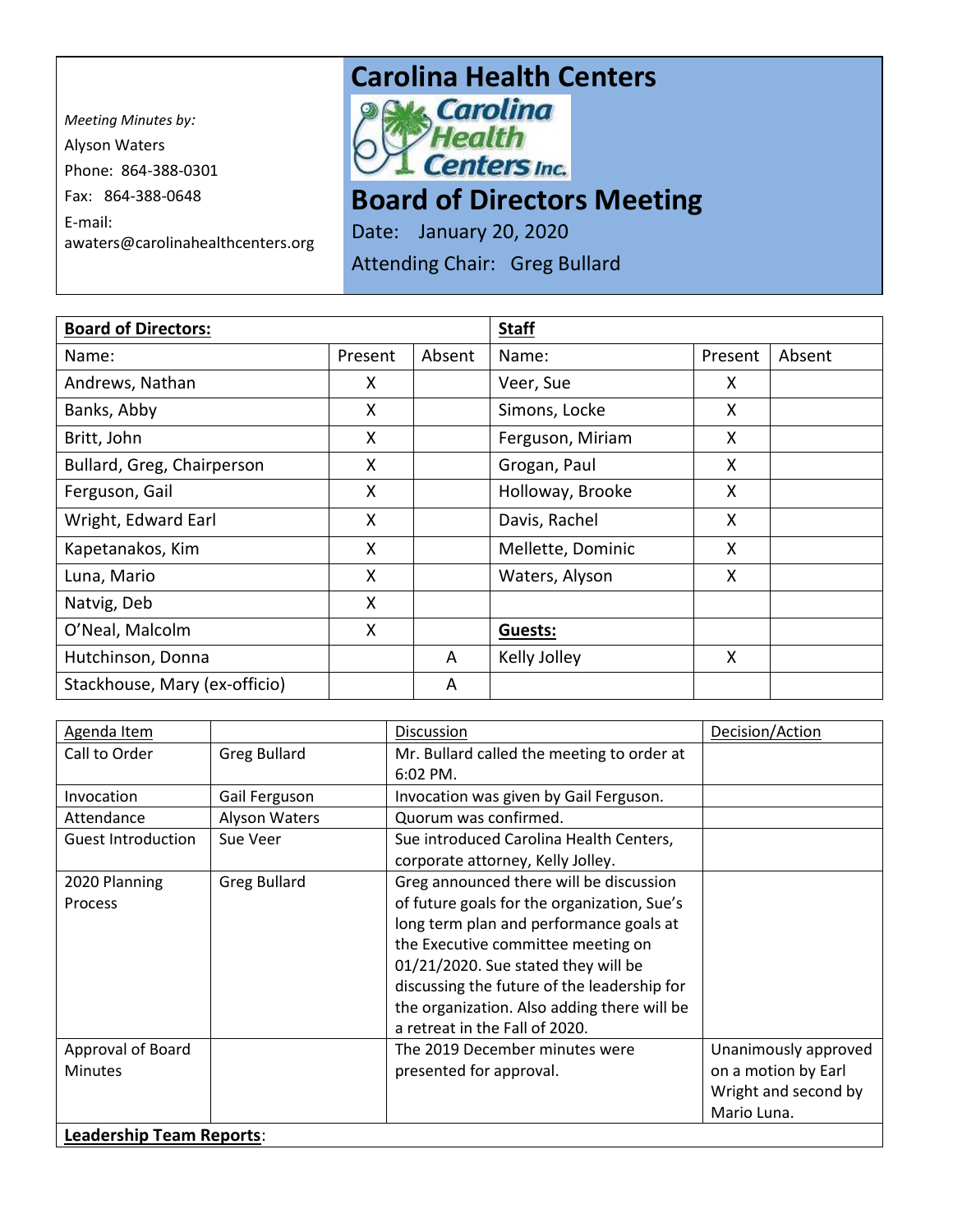| President's Report<br>(Monthly)                | Sue Veer                                                 | Sue provided her monthly report focusing<br>on the importance of continued advocacy<br>in light of the delay in securing a long term<br>and stable commitment to the mandatory<br>funding for health centers, along with new<br>and escalating threats to the 340B<br>program. Sue announced that Senator<br>Floyd Nicholson was recognized by<br>receiving the Marion Carnell Award at the<br>Policy and Issues Forum of the SCPHCA. A<br>luncheon will be held later in the year to<br>recognize this award locally.                                                                                                                                                                                                                                                                        |                                             |
|------------------------------------------------|----------------------------------------------------------|-----------------------------------------------------------------------------------------------------------------------------------------------------------------------------------------------------------------------------------------------------------------------------------------------------------------------------------------------------------------------------------------------------------------------------------------------------------------------------------------------------------------------------------------------------------------------------------------------------------------------------------------------------------------------------------------------------------------------------------------------------------------------------------------------|---------------------------------------------|
| Organizational<br>Performance<br>(Semi-Annual) | Paul Grogan<br>PDF<br>Organization<br>Performance Deceml | Paul provided a brief summary, noting:<br>Visits and productivity continues<br>to improve.<br>November & December were up in<br>Total Collections (FY 2019-2020)<br>CHC is in the 80% of the 100 other<br>health centers that use Epic/Ochin<br>YTD - profit/loses, documenting<br>CHC is slightly behind budget.<br>*See slides                                                                                                                                                                                                                                                                                                                                                                                                                                                              |                                             |
| <b>Quality Measures</b><br>(Monthly)           | Dr. Locke Simons                                         | Dr. Simons covered recruiting/retention by<br>announcing Scott Whitehead, PA at the<br>Pendergrass Family Health Center<br>resigned, but has returned, Dr. Berbin has<br>lowered his hours to about 31 hours a<br>week and we have gained a new PA.<br>Production highlights are up in Pediatrics<br>and again the most productive is Dr.<br>Bonetti at TCC.<br>QI- TCC Renewal submitted 12/1/2019 as<br>certified patient medical home. *asked to<br>apply PCMH Advanced project through<br>SCMA.<br><b>Limited Quality Measures</b><br>UDS changes - see slides<br>Compliance - Peer review -<br>Fall/Winter 2019 results *see<br>slides<br><b>Risk Management</b><br>Brooke spoke on Incident reports<br>ACTION ITEM: Seeking approval for Dr.<br>Polyanne Lam, DO - Pediatrics @ TCC and | Unanimously approved<br>on a motion by      |
| Department of                                  | Brooke Holloway                                          | Atalee Jones, PA - Floater for full premises<br>to practice.<br>Brooke presented the board with a                                                                                                                                                                                                                                                                                                                                                                                                                                                                                                                                                                                                                                                                                             | Malcolm O'Neal and<br>second by John Britt. |
|                                                |                                                          |                                                                                                                                                                                                                                                                                                                                                                                                                                                                                                                                                                                                                                                                                                                                                                                               |                                             |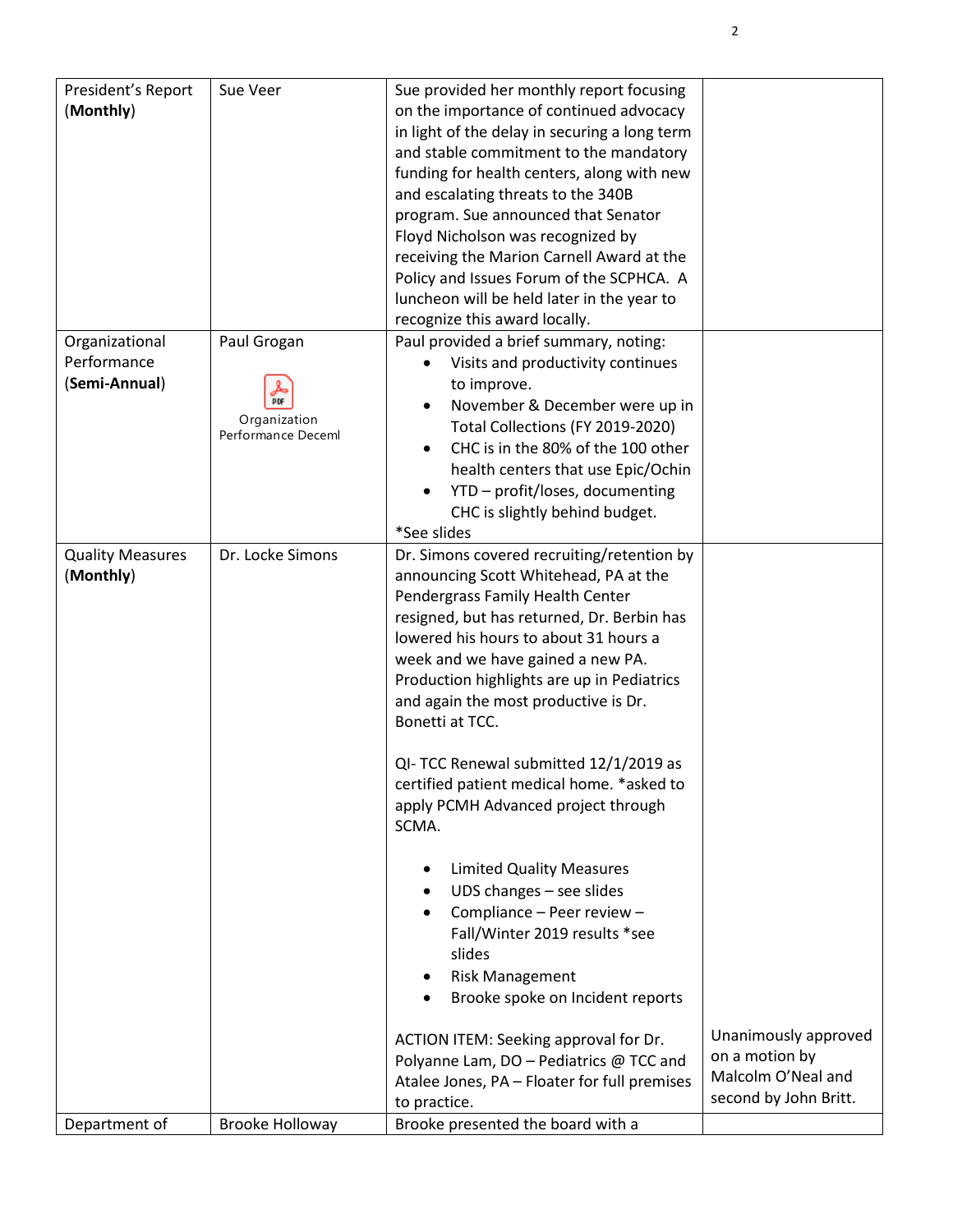| Corporate<br>Compliance<br>(Quarterly)   | PDF<br>2019 Incident<br>Reports.pdf | summary of the Annual Incident Report<br>for 2019, explaining the categories and<br>results by site/category.<br>*See slides<br>Brooke also reported that CHC submitted<br>a Grant last week with no additional<br>changes needing to be made.                                                                                                                                                                                                                                                                                                                                      |                         |
|------------------------------------------|-------------------------------------|-------------------------------------------------------------------------------------------------------------------------------------------------------------------------------------------------------------------------------------------------------------------------------------------------------------------------------------------------------------------------------------------------------------------------------------------------------------------------------------------------------------------------------------------------------------------------------------|-------------------------|
| <b>Operations Report</b><br>(Quarterly)  | Miriam Ferguson                     | Miriam gave an overview of happenings in<br>all things operations.<br>HIPAA Survey in February 2020<br>Ochin consultant onsite -<br>1/31/2020<br>Ochin staff and CHC staff continue<br>to meet every two weeks to report<br>how the system is operating.<br>CHC is close to being fully staffed<br>Pediatrics - new patients<br>ECS - Miechv received a Funded<br>positions & Self Family Foundation<br>funded/ part time position<br>(Healthy Steps)                                                                                                                               |                         |
| Department of<br>Pharmacy<br>(Quarterly) | Dr. Dominic Mellette                | Dr. Mellette covered recent developments<br>for the Department of Pharmacy. Here is a<br>couple topic Dr. Mellette touched on:<br><b>Contract Pharmacy Arrangement</b><br>is proving itself to be beneficial.<br>Copay assistance program coming<br>along well and could possibly<br>expand.<br>VRX is due to kick off 1/20/2020.<br>With a three person team operating off<br>site on our behalf and working to sync<br>patients medications. This will decrease<br>DIR fees and improve our Pharmacies Star<br>Ratings.<br>*Slides will be retained for viewing on the<br>portal. |                         |
|                                          | For Distribution Only               | Monthly RX Dashboard<br>٠<br><b>Behavioral Health Report</b><br>٠                                                                                                                                                                                                                                                                                                                                                                                                                                                                                                                   | -Handout<br>-No Report. |
| <b>Committee Reports:</b>                |                                     |                                                                                                                                                                                                                                                                                                                                                                                                                                                                                                                                                                                     |                         |
|                                          | <b>Executive Committee</b>          | No Report.                                                                                                                                                                                                                                                                                                                                                                                                                                                                                                                                                                          |                         |
|                                          | Development<br>Committee            | No Report.                                                                                                                                                                                                                                                                                                                                                                                                                                                                                                                                                                          |                         |
|                                          | Finance Committee -                 | Pharmacy Co-Pay Assistance policy has                                                                                                                                                                                                                                                                                                                                                                                                                                                                                                                                               | The recommendation      |
|                                          | Malcolm O'Neal                      | been recommended for review at the                                                                                                                                                                                                                                                                                                                                                                                                                                                                                                                                                  | to advert this          |
|                                          |                                     | February 2020 Board of Directors meeting.                                                                                                                                                                                                                                                                                                                                                                                                                                                                                                                                           | discussion to February  |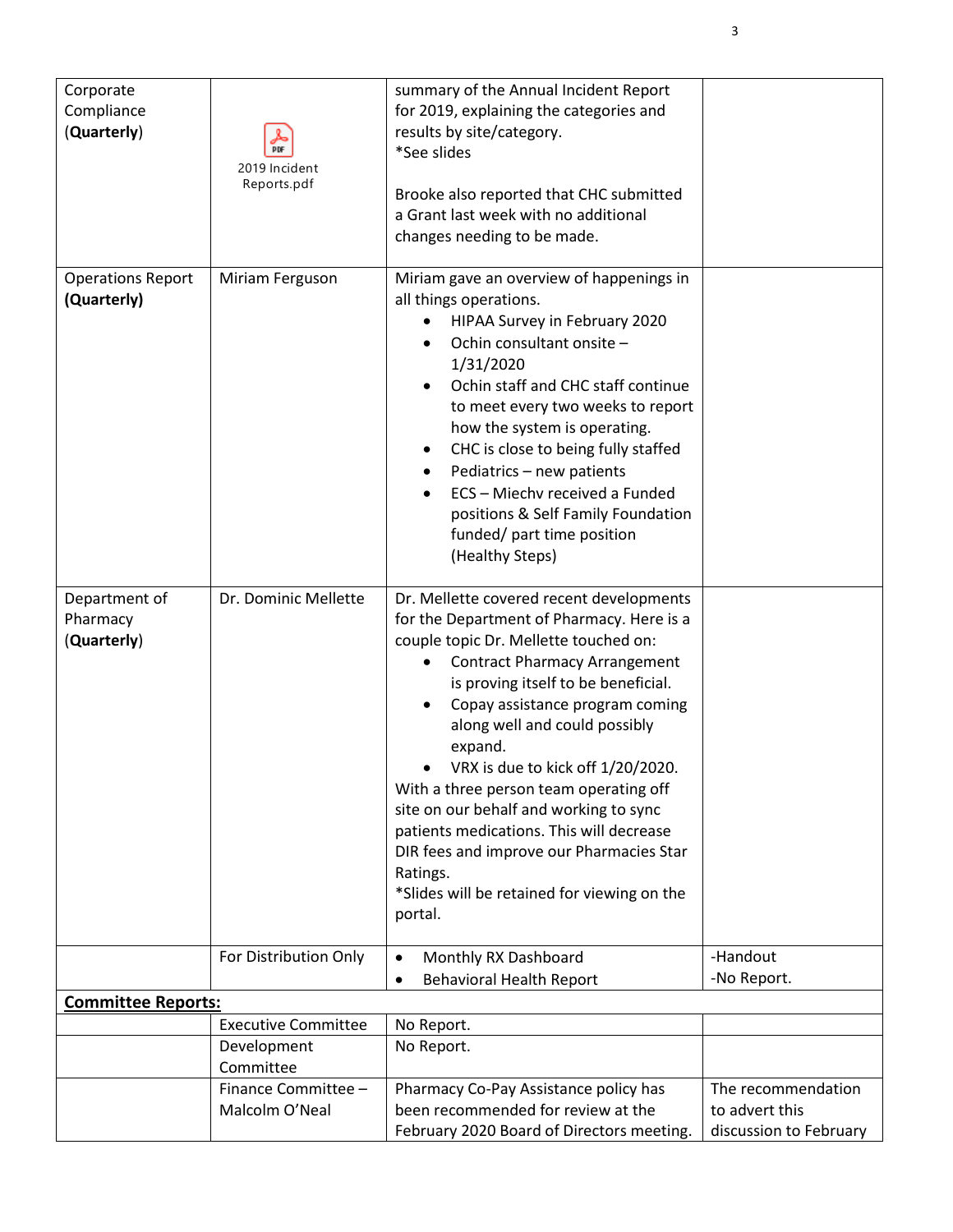|                                 |                                          | Paul Grogan recommended that the<br>Medicare fee schedule be approved with<br>no adjustments to be made.                                                       | 2020 was made on a<br>motion by John Britt<br>and second by Gail<br>Ferguson.<br>The fee schedule was<br>unanimously approved<br>with no further<br>adjustments to be<br>made on a motion by<br>Malcolm O'Neal and<br>second by Gail<br>Ferguson. |
|---------------------------------|------------------------------------------|----------------------------------------------------------------------------------------------------------------------------------------------------------------|---------------------------------------------------------------------------------------------------------------------------------------------------------------------------------------------------------------------------------------------------|
|                                 | <b>Strategic Planning</b><br>Committee   | No Report.                                                                                                                                                     |                                                                                                                                                                                                                                                   |
| <b>Discussion Action Items:</b> |                                          |                                                                                                                                                                |                                                                                                                                                                                                                                                   |
| <b>Standing Agenda</b><br>Items | Grassroots<br>а.<br>Advocacy<br>Report   | i.<br>Summary included in PR.<br>Report from State P & I - Brooke<br>ii.<br>Holloway & Rachel Davis<br>1. Marion Carnell Award<br>- Senator Floyd<br>Nicholson | <b>Rachel Davis</b><br>announced that the<br>report will be available<br>on the portal.                                                                                                                                                           |
|                                 | Review of<br>b.<br>Corporate<br>Policies | i.<br>RX Copay Assistance Policy - Dr.<br>Mellette/Paul Grogan                                                                                                 | Mr. Grogan & Dr.<br>Mellette informed the<br>board on the ins and<br>outs of the RX Copay<br>Policy. Approval for<br>this policy has been<br>deferred to the 2020<br><b>February Board</b><br>Meeting.                                            |
|                                 | <b>Old Business</b><br>C <sub>1</sub>    | Status of OSV CAP - Brooke<br>j.<br>Holloway                                                                                                                   | <b>Brooke Holloway</b><br>reported that CHC has<br>satisfied all findings for<br>the OSV Audit.                                                                                                                                                   |
|                                 |                                          | ii.<br>Follow-up re: Employee<br>Prescription Plan Coverage for<br>retirees                                                                                    |                                                                                                                                                                                                                                                   |
|                                 | New Business:<br>d.                      |                                                                                                                                                                |                                                                                                                                                                                                                                                   |
| <b>Next Meeting</b>             |                                          | The next regular meeting of the Board of<br>Directors for Carolina Health Centers will<br>be held at The Inn on the Square on<br>Monday, February 24, 2020.    |                                                                                                                                                                                                                                                   |
| <b>Executive Session</b>        |                                          |                                                                                                                                                                | Greg Bullard dismissed<br>staff from directors                                                                                                                                                                                                    |

4